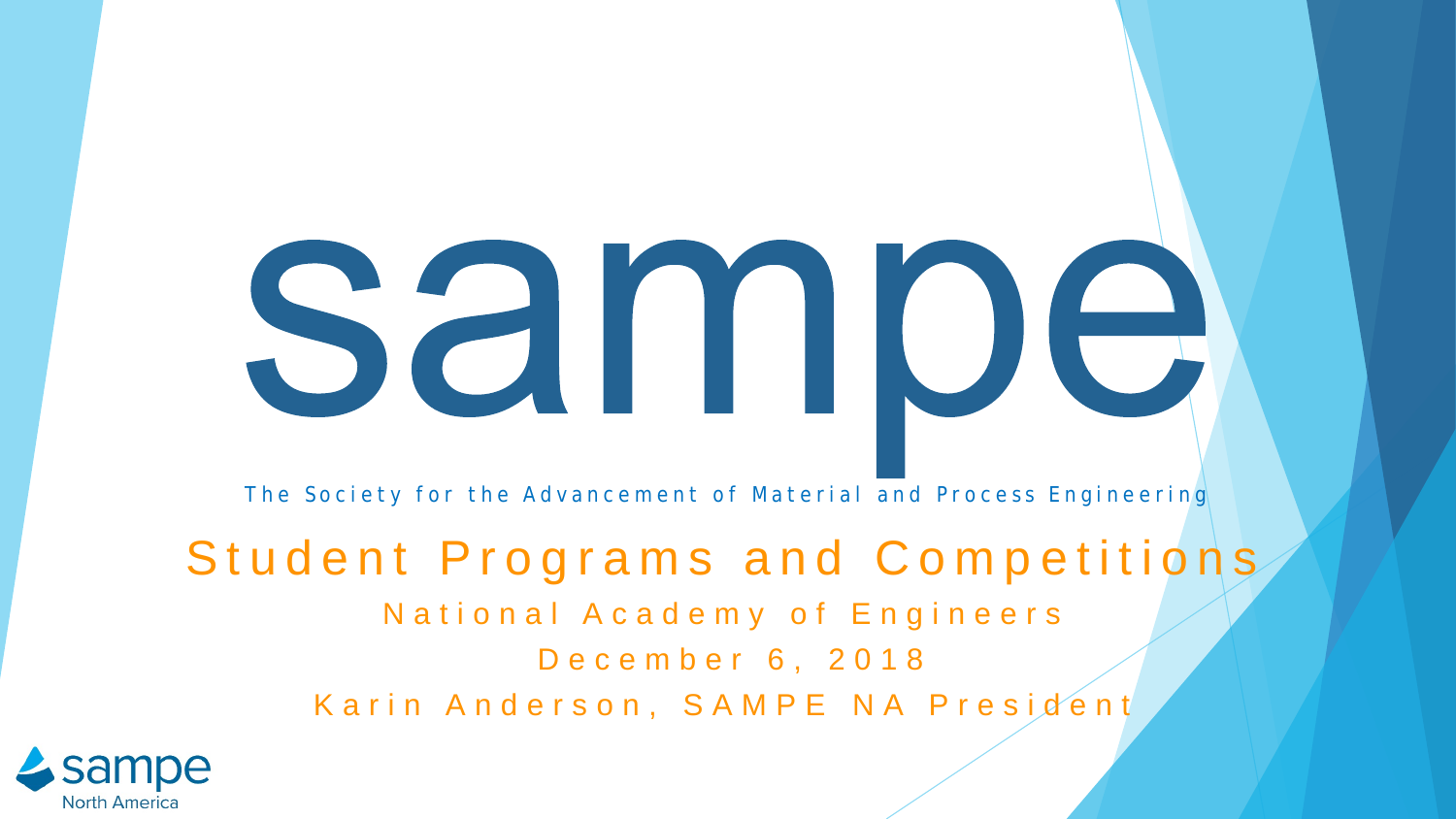## SAMPE

Not-for-Profit Technical Society focused on educational needs related to Advanced Materials and Process Engineering





SAMPE has both professional and student members throughout the world

Our Student Programs and Competitions provide leadership development, academic research visibility, and networking opportunities



Aligning our students, faculty and industrial partners goals and educational needs

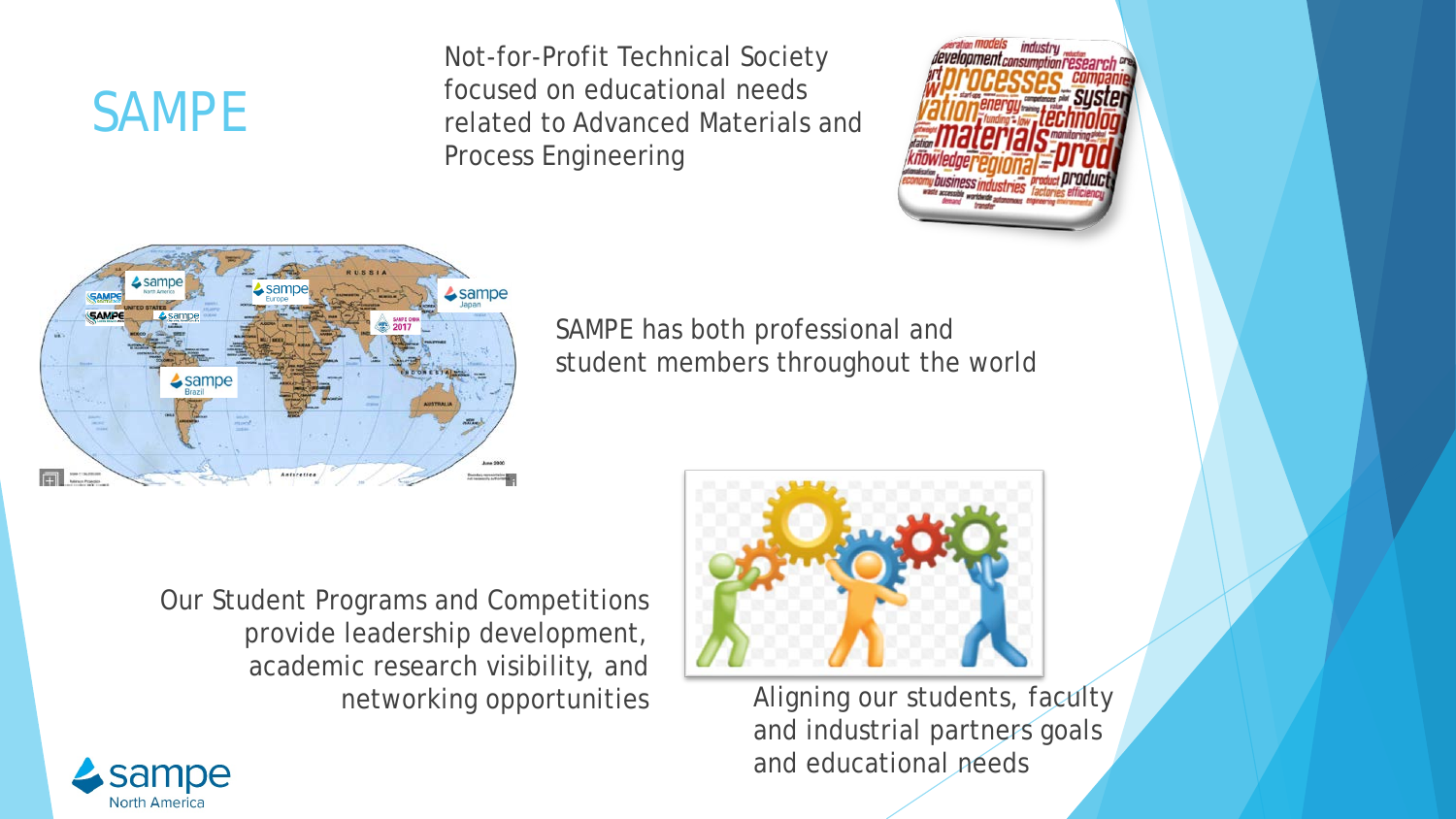## Leadership Development



Student Chapter Leadership roles

62 Active Student Chapters throughout North America

Each Chapter has peer elected Student Leadership opportunities (Chapter President, VP, etc)

Practicing leadership prepares students for future academic or industry roles

#### Leadership Experience Program

For students that have demonstrated leadership at their University or College

Honored as future leaders at a SAMPE Conference and participate with peers and industry in various SAMPE activities

Exposes these future leaders to potential employers and potential work environments



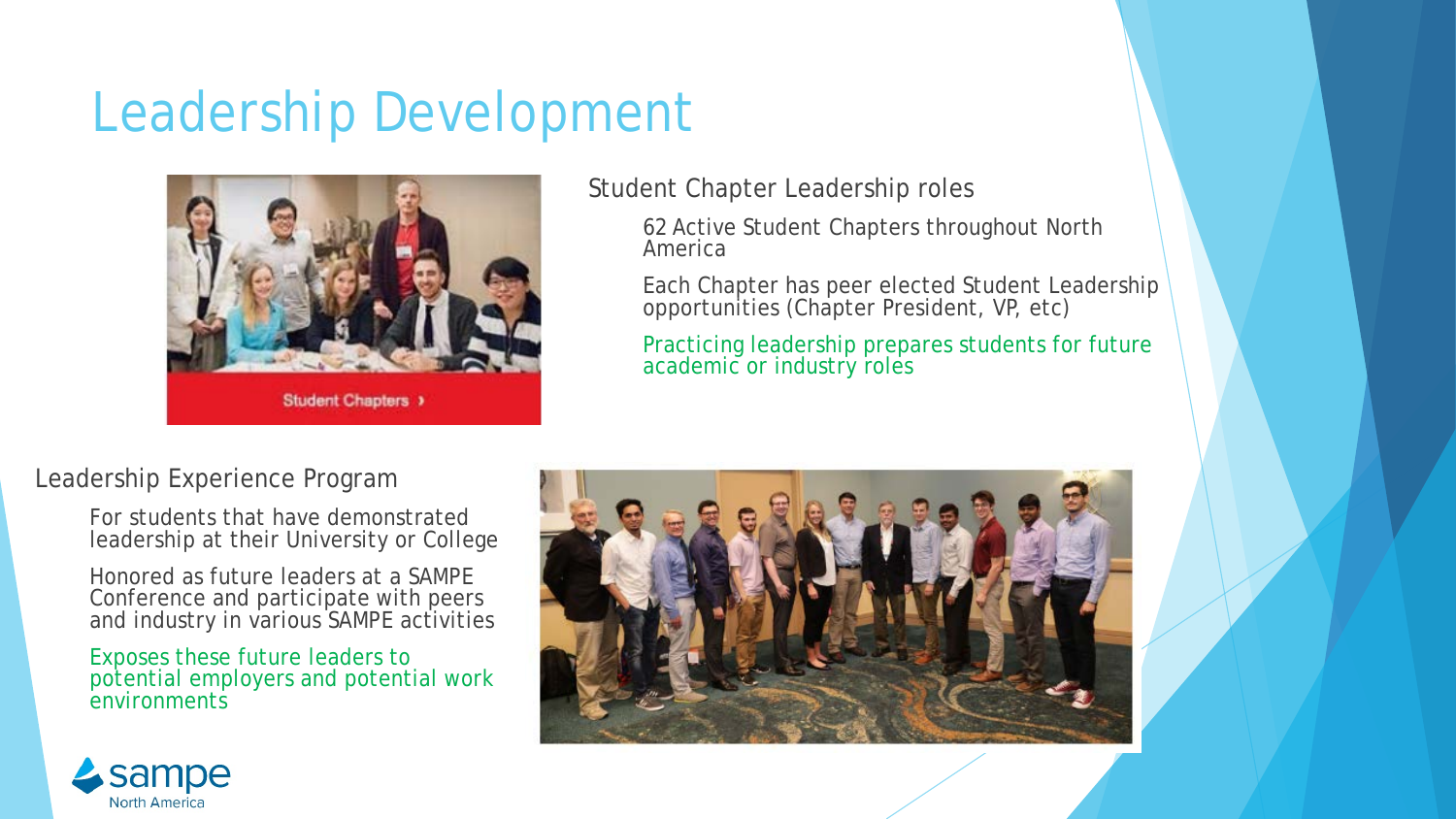## Academic Research Visibility

University Research Symposium and Poster Competitions



Allows all parties to engage and remain aware of research and technology advancements

Speaking Opportunities develop Students for future employment and leadership roles

Two formats to publish, display and present academic research to peers, faculty members and industry



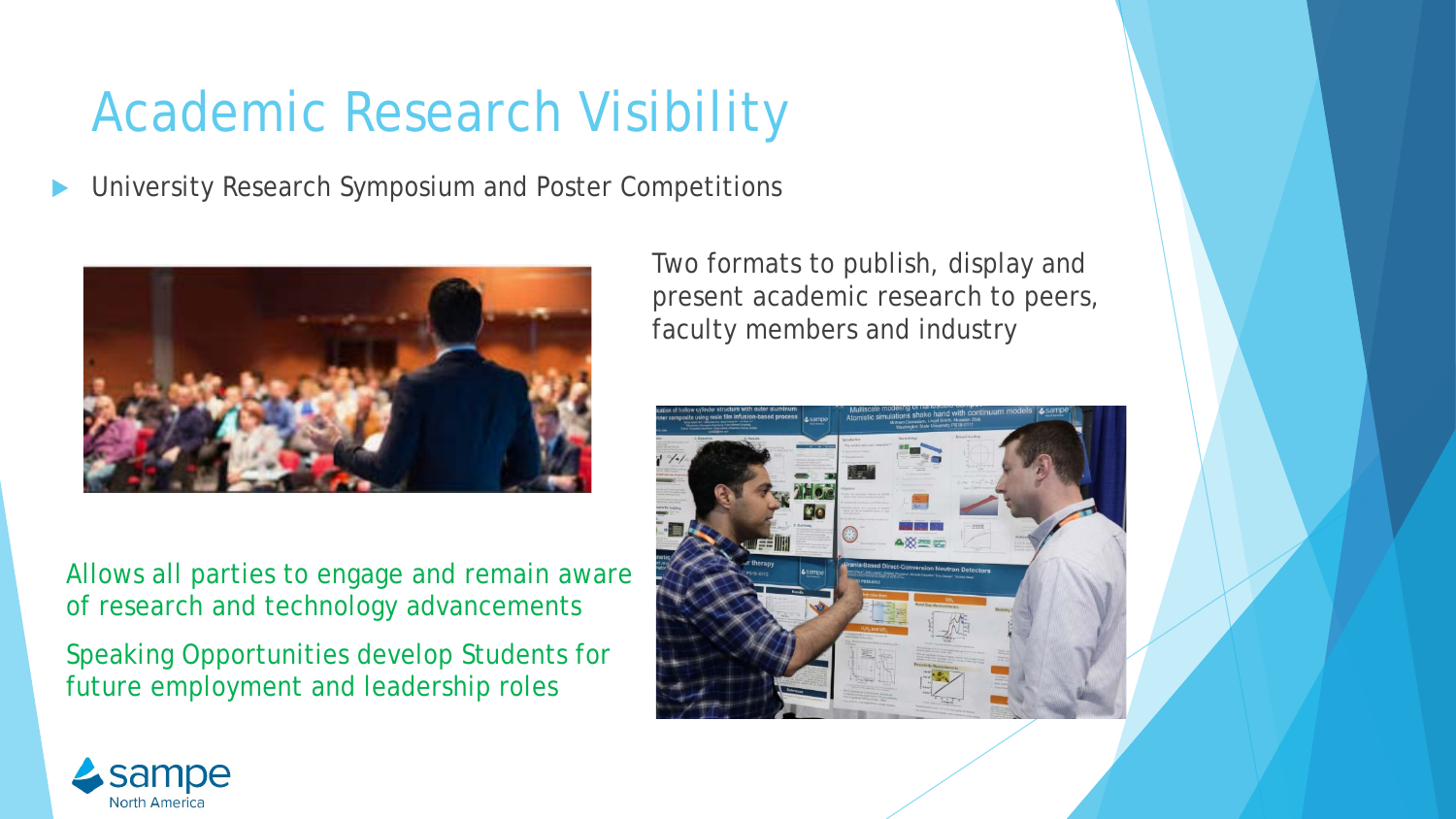## Networking Opportunities



Faculty Advisors Annual Meeting and Student Reception offer peer to peer, campus to campus collaboration



Conference Scholarships connect local students with local and national industry

Bridge Competition and Additive Manufacturing Competitions connect students to supply chain, industry and peers through hands on activities





**North America**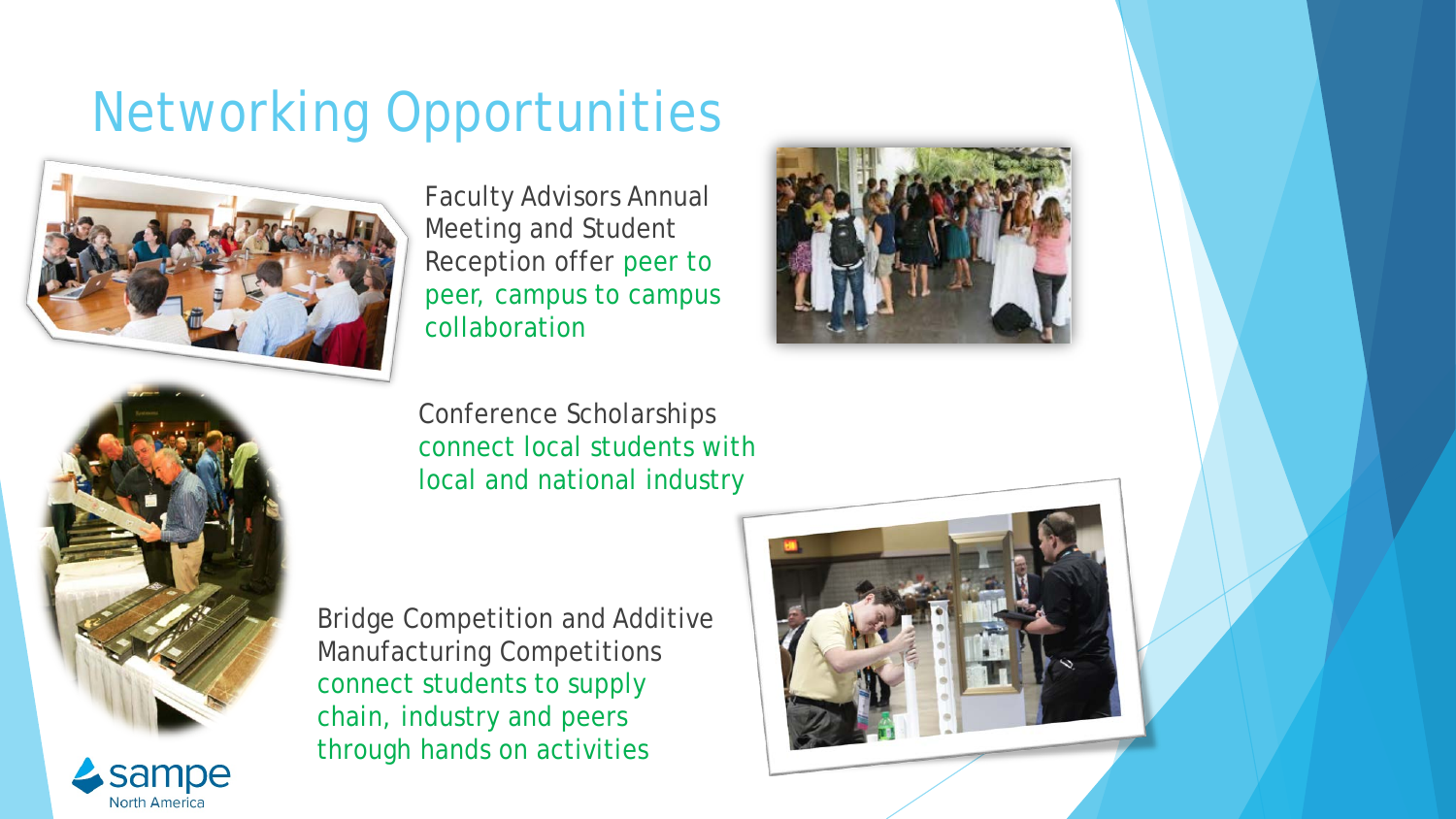## SAMPE Foundation STEM Programs

Teach the Teacher Workshop to train educators how to teach the fundamentals of composite materials



Recognition Awards for teachers inspiring STEM

MIT Women's Initiative Program supporting MIT students to inspire female middle and high school students



Offer Grants to support new STEM initiatives

All Programs connect industry and academia to support advanced materials STEM education and educators